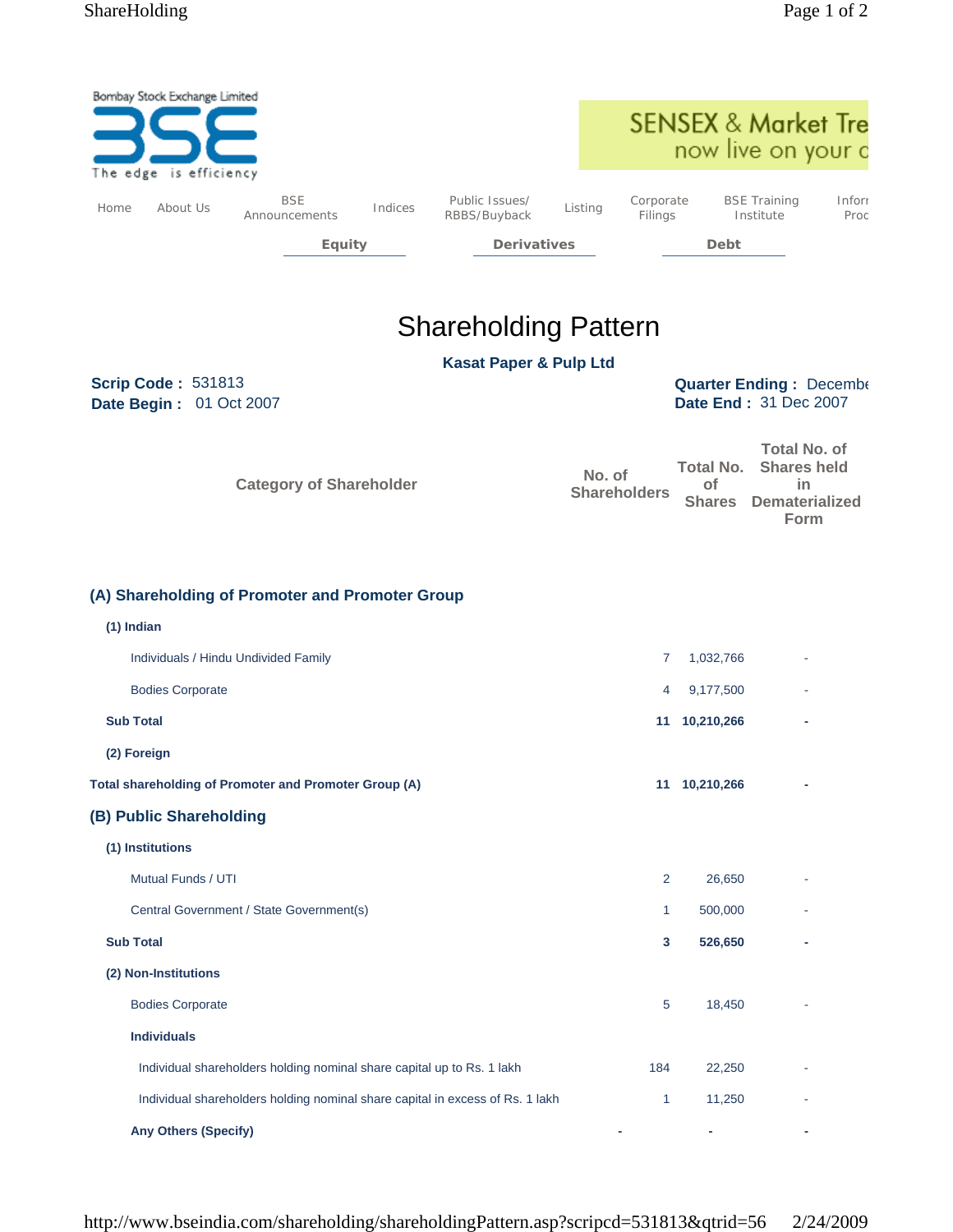### ShareHolding Page 2 of 2

| Non Resident Indians                                                                           |     | 20         |                          |
|------------------------------------------------------------------------------------------------|-----|------------|--------------------------|
| <b>Sub Total</b>                                                                               | 191 | 51,970     | $\overline{\phantom{a}}$ |
| <b>Total Public shareholding (B)</b>                                                           | 194 | 578,620    | $\overline{\phantom{a}}$ |
| Total $(A)+(B)$                                                                                | 205 | 10,788,886 | $\overline{\phantom{a}}$ |
| (C) Shares held by Custodians and against which Depository<br><b>Receipts have been issued</b> |     | ٠          |                          |
| Total $(A)+(B)+(C)$                                                                            | 205 | 10,788,886 |                          |

### **Notes:**

**Click here for** Shareholding belonging to the category "Promoter and Promoter Group"

**Click here for** Shareholding belonging to the category "Public" and holding more than 1% of the Total No. of Sha **Click here for** Details of Locked-in Shares

**Click here for** Details of Depository Receipts (DRs)

**Click here for** Holding of Depository Receipts (DRs), where Underlying Shares are in Excess of 1% of the Total N

Back

#### Contact Information | Company Results | Announcements | Shareholding Pattern | Stock Reach | Charting

| Systems & Processes | <b>Members</b> | <b>Investor Desk</b> | Research/Publications | Careers | Archives |
|---------------------|----------------|----------------------|-----------------------|---------|----------|
|                     |                |                      | .                     |         |          |

Contact Us | Disclaimer | Site Help | Site Map | Useful links